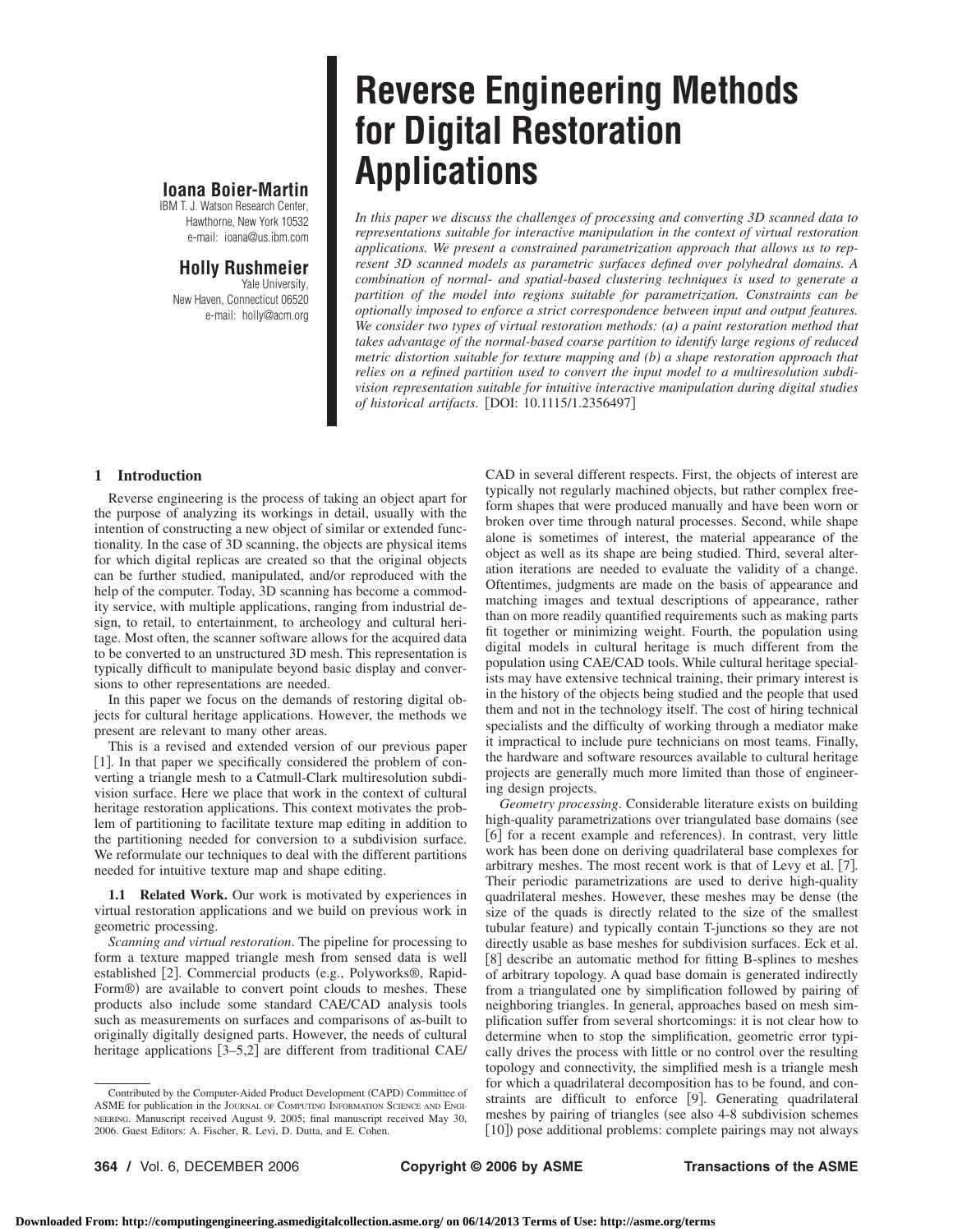exist and finding ones that minimize distortion is expensive. Arbitrary meshes are typically parametrized by cutting and flattening. An extreme example is the parametrization of an entire mesh over a square [11]. Maintaining consistency across seams is difficult, especially if the model is to be modified (e.g., edited, compressed). In [12] conformal parametrizations of complex surfaces are computed without cutting. However, the resulting parametrizations are highly nonuniform and controlling them requires manual topology modification. Recent methods have targeted restricted classes of models. Mappings to either a sphere [13] or a plane [14] were used to recover quadrilateral meshes for genus 0 models with and without boundary, respectively. For the latter class, an interesting quad-dominant anisotropic remeshing method was described in [15]. Previous methods also include the userdriven approaches of Krishnamurthy and Levoy [16] to fit tensorproduct B-spline patches to irregular meshes and that of Guskov et al. [17] to build quad base domains as part of their hybrid mesh representation. Techniques for converting given models to quadrilateral meshes have also been proposed in the mesh generation community. Advancing front and packing are among the most common strategies [18,19]. Typically, the resulting meshes have a large number of quads and are not suitable as parametrization domains.

Also related to our approach are mesh partitioning methods. The fuzzy clustering technique of [20] produces patches that are not homeomorphic to disks and cannot be directly used for parametrization. Other methods generate disklike patches according to various criteria (e.g., [21-24]), but no single method addresses the combination of patch shape, distortion, number of neighbors, alignment to features, and constraints.

Surazhsky et al. [25] use centroidal Voronoi tessellations to generate dense isotropic triangulations. The centroid updates are performed in 2D and require computing local parametrizations of model regions. This is a remeshing approach that does not produce a parametrization domain for the input model.

**1.2 Goals and Contribution.** The consideration of the needs of cultural heritage leads us to the following goals:

- Object representations should make minimal demands on computational resources during editing.
- Editing operations should be as direct as possible on the target representation.

The first goal requires that we have representations that do not require loading the full model to make edits. The second goal requires that we have representations that make sense to a viewer. In the case of the material or texture, we want textures that are partitioned along features that are meaningful to the user and are not distorted. This allows the user to update the texture map directly in a standard image editor (such as PhotoShop® or PaintShopPro<sup>®</sup>).

To achieve these goals we propose a segmentation approach that allows the user to focus on minimal representations of the object necessary to achieve a particular task. We present a novel unifying framework for manipulating both geometric and attribute data to allow the shape and attributes of the object to be edited directly and efficiently, without loading the full 3D model into memory. When shape edits are necessary, we rely on the ease-ofuse of semi-regular parametric representations to perform the editing in an intuitive way. We reformulate our clustering-based techniques developed in [1] to allow us to handle different types of data partitioning required by virtual restoration and we illustrate the application of these techniques with multiple examples in this domain.



**Fig. 1 Top: Akhenaton statue with broken nose (left) and two** virtual reconstructions (middle, right). Bottom: underlying pa**rametrization computed using our method and used for interactive shape editing.**

### **2 Digital Model Creation**

In this section we first describe some specific cultural heritage applications and their workflow. Next we review the main requirements of virtual restoration applications as considered in the present work.

**2.1 Cultural Heritage Applications.** Photography has long been an essential tool for documenting and communicating information. Nevertheless, photographs provide limited insight into the construction of objects, as they do not allow any interaction. Artists use photographs as starting points for rendering objects in their original states, but such depictions cannot be tested for physical feasibility. The power of 3D digital objects is that both the shape and material of the objects can be altered in physically feasible ways, and then critically evaluated to examine the validity of the changes.

An example of changes applied to a 3D scanned object is shown in Fig. 1. Figure 1 shows a scanned model of a sculpture of the head of the pharaoh Akhenaton and two proposed restorations of the sculpture's nose. Figure 2 shows a small Greco-Roman queen statue and a proposed restoration of the surface colors. Other examples include a study of the breaking and repair of Michelangelo's Florence Pietaà [26], the restoration of the original shape and finish of the Nara Great Buddha [5], and the virtual restoration of the Parthenon friezes [27].

The past two decades have seen tremendous efforts in obtaining the sensed data and building the initial 3D models. However, the second part of the process, editing and evaluating the models, has received less attention. Ironically, it is the second part that poses greater challenges as it requires multiple repetitions.



**Fig. 2 Left to right: input model with textures; geometry shaded without textures: human character detail on the queen's robe is enlarged for illustration purposes; segmentation using our method produces large height-field patches, well aligned with the main features of the model; previously painted 2D restoration of the character; the painted image is applied to the model by a simple cut-paste-and-blend operation in 2D texture space without the need for 3D intervention**

## **Journal of Computing and Information Science in Engineering The COMBER 2006, Vol. 6 / 365**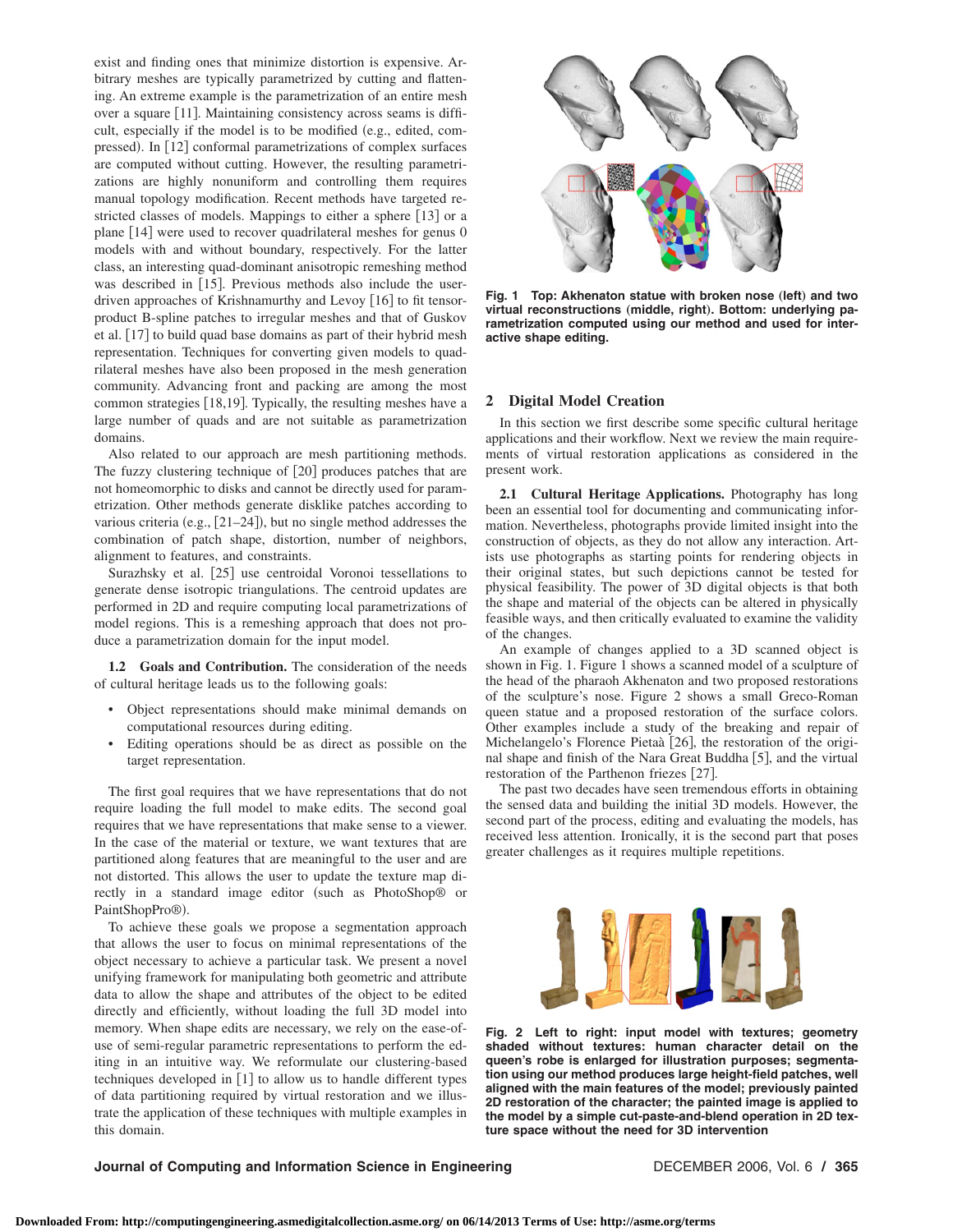

**Fig. 3 Virtual paint restoration is needed in different contexts:** to remove artifacts introduced by scanning (right) or to study **different hypotheses on how the original might have looked like** (left)



**Fig. 4 Drawback of 3D paint programs that require simplification: severe artifacts appear when the texture is remapped onto the simplified model**

**2.2 The 3D Scanning Pipeline.** A wide variety of technologies are available for measuring 3D shape and appearance [28]. Two major types of scanners are frequently used for shape measurement—triangulation and time-of-flight scanners. The principle of triangulation scanners is to view a spot of light from a known source position with a sensor in a known position. Knowing the baseline distance between emitter and sensor and the angles of emission and viewing with respect to this baseline allow the calculation of the location of the spot. The principle of timeof-flight scanners is to estimate distance to a spot along a known ray direction by measuring the time between the emission of a pulse of light and the sensing of its return after reflection from the target to be measured. Using either technology, the output of a 3D scanner is typically a range image—a 2D array of measured 3D points for one surface patch on the object.

A pipeline of operations is necessary to convert collections of range images into a single object representation [2]. The pipeline begins by registering the range images into a global coordinate system. The points in overlapping range images are then adjusted along lines of sight to the scanner to account for measurement errors. The adjusted points are then joined into a single triangular mesh. Since scanners frequently oversample surfaces to capture small details, a simplification step usually follows the mesh generation step to reduce the number of vertices in the mesh.

Surface appearance properties, such as color and the magnitude of diffuse and specular reflectance, are generally captured using digital photography. The digital images are aligned to the geometric model either by calibration or by finding correspondences between geometric features that can be computed from both the digital images and the geometric model. Once aligned, the digital images need to be processed to estimate the intrinsic surface properties [29,30].

Once the digital images are processed to estimate surface properties, they need to be projected onto the geometric surface and combined into a single texture. To map a single image onto a 3D surface, the surface needs to be parametrized. In general, surfaces need to be partitioned into pieces and then projected or flattened onto a plane. Most commonly, early methods either used each triangle as a separate partition or relied on greedy approaches to produce groups of triangles forming nearly flat areas (e.g., [29]).

**2.3 Virtual Restoration Requirements.** The 3D scanning pipeline produces a triangle mesh model that is difficult to modify for virtual restoration. We can make restoration considerably easier for the user by partitioning the model into large patches for texture mapping and into quadrilaterals for conversion to a Catmull-Clark subdivision surface.

*Virtual paint restoration*. In the case of virtual paint restoration, there are two main categories of applications (see Fig. 3): (a) cultural heritage studies, which require color modifications across regions of the object (e.g., to test hypotheses regarding the original appearance of the objects or to simulate restoration procedures before they are performed) and (b) digital content creation applications, which require touch up to remove scanning artifacts.

At first it would seem that emulating physical painting on a 3D object would be the most natural and efficient method to perform paint restoration. Several commercial packages allow direct painting on digital objects. Painting on relatively simple digital objects is a straightforward task for trained digital artists. However, for the detailed models of free-form shapes obtained by scanning, direct painting is not practical. In many cases the full models cannot even be loaded in memory for interactive viewing, let alone for more elaborate interactions.

One alternative is to load a simplified version of the geometric object and paint the texture using this simplified version. Except for very limited simplification, this technique causes distortions in the texture that make it difficult to see the paint adjustments that will appear correct on the full model (see Fig. 4).

Another alternative is to use the *projection paint* mode used in products such as BodyPaint® and DeepPaint®. A simplified version of the model is positioned while a high-resolution version of the model is rendered. The user paints on this high-resolution image. The results are then reprojected back onto the model. This approach still requires the user to interact with a 3D system. It also resamples and reprojects texture that may not be of as high a resolution as the captured texture.

Our goal is to produce a texture map with large undistorted patches, and to insure that critical areas for editing are in undivided regions. Large patches make it easy to edit textures without introducing discontinuities. Distorted textures allow very large patches, but are very difficult to edit to apply specific details. For users who are not technical experts it is difficult to explain why a texture map shows a distorted view of the object, and how they should mentally transform the change in flat texture to the threedimensional object. The result is that when they edit a distorted texture they need to iteratively be reprojected onto the object in a 3D system to observe the effect.

In Sec. 3.3 we describe a method that allows us to generate texture maps that can be edited within a standard 2D paint program, without the need for cumbersome 3D manipulation.

*Virtual shape restoration*. 3D shape restoration requires the ability to edit the geometry of the digital model to produce a desired shape. While it is conceivable to selectively edit the triangle mesh output by the scanning software directly [31], interactive methods for general purpose editing with constraints are yet to be found for such representations. In contrast, parametric surfaces have been extensively used for modeling and design. In particular, subdivision surfaces have become a fundamental representation for styling and have obtained validation through repeated use in entertainment as well as industrial applications [32]. Hence, we proceed to automatically derive a semi-regular representation that approximates the input mesh. The underlying base domain construction for this representation is described in Sec. 3.3.

**366 /** Vol. 6, DECEMBER 2006 **Transactions of the ASME**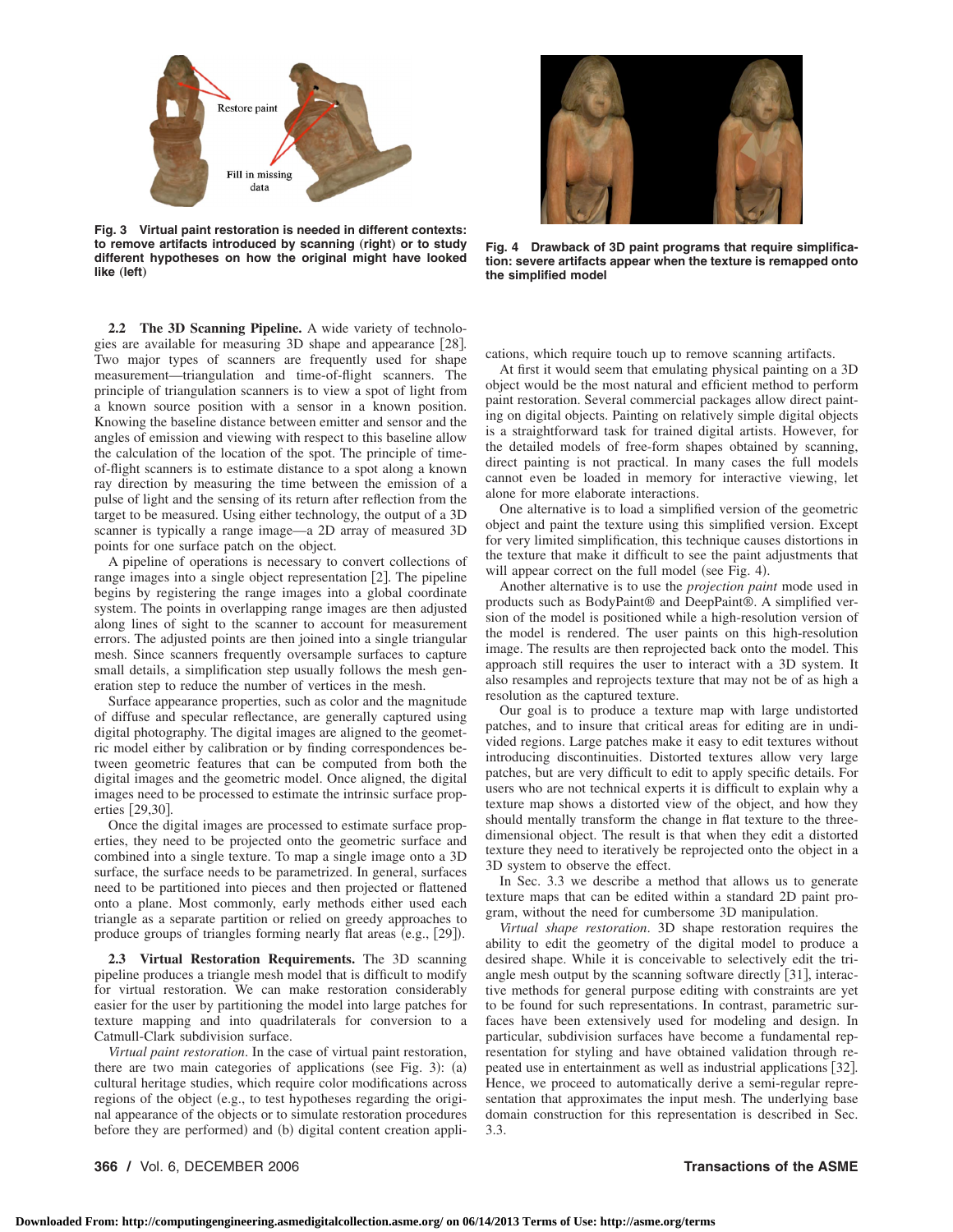#### **3 Partitioning**

We now describe the overall clustering-based framework that produces the two different types of partitions discussed in the previous section.

**3.1 Overview of Voronoi Partitioning Methods.** We focus our attention on partitioning techniques that allow for easy-to-do virtual touch-ups. Our methods rely on concepts from clustering and quantization theory. In particular, we consider *Constrained* Centroidal Voronoi Tessellations (CCVTs) [33] to create decompositions suitable for editing. Our key idea is to use CCVTs to segment a given two-manifold into regions of reduced normal variation (i.e., almost flat) and then to use these resulting regions for the purpose of texturing the model, as well as for further decomposition for subsequent remeshing to support shape editing tasks. We briefly review the basic concepts related to CCVTs. Detailed properties can be found in [33]. Their applicability to segmentation tasks was studied in detail in [1].

Given a bounded domain  $\Omega \subset \mathbb{R}^n$  and a set of *K* sample points  ${c_i}_{i=1}^K \in \Omega$ , the *Voronoi partition* or *tessellation*  $V$  induced by  ${c_i}_{i=1}^K$  on  $\Omega$  is defined as:

$$
\mathcal{V} = \{ V_i = \{ x \in \Omega : |x - c_i| < |x - c_j|, \\
j = 1, \dots, K, \quad j \neq i \}, i = 1, \dots, K \}
$$

The points  ${c_i}_{i=1}^K$  are referred to as *generators* of the corresponding Voronoi regions *Vi*.

DEFINITION 1. A *centroidal Voronoi tessellation* (CVT) is a Voronoi tessellation in which the centroids (i.e., centers of mass) of the regions serve as their generators.

CVTs are closely related to statistical clustering algorithms. For discrete data sets, CVTs can be identified with K-means clustering methods [34]. This concept can be adapted to produce CVTs over arbitrary surfaces, by restricting  $\Omega = S \subset \mathbb{R}^n$  to be a compact continuous surface and letting  ${c_i}_{i=1}^K \in S$  be a set of sample points on it [33].

DEFINITION 2. A *constrained centroidal Voronoi tessellation* (CCVT) is a Voronoi tessellation for which the *constrained mass centroid*  $c_i^*$  of each region  $V_i$  serves as its generator. The constrained mass centroid of a region  $V_i \in S$  is defined as:

$$
c_i^*
$$
 = argmin<sub>c \in S</sub>F<sub>i</sub>(c), where  $F_i(c) = \int_{V_i} \rho(x)|x - c|^2 dx$ 

where  $\rho(x)$  is a given density function over  $\Omega$ .

**3.2 Our Partitioning Framework.** We consider input models represented as two-manifold triangle meshes  $M_I$  of arbitrary topology, possibly with boundaries and possibly with an associated texture image. Feature curves along edges of  $M_I$  may be tagged as constraints. Such curves may be specified through user input or as a result of an automatic detection procedure.

We seek to build an atlas of patches covering the input model and suitable for texturing and subsequently for interactive shape editing. As our final representation we target a Catmull-Clark [35] multiresolution subdivision surface that allows for intuitive interactive shape editing operations to be performed [36-38]. We define the target representation through a control mesh hierarchy with *L* levels  $M_{H_0}, \ldots, M_{H_{L-1}}$ . Automatic conversion from an input triangle mesh (with feature constraints) to such a representation is a difficult problem. We propose a Voronoi-based clustering technique such that:

1.  $M_{H_0}$  is a coarse quadrilateral mesh with a predominant number of regular control points (i.e., valence 4 in the interior and valence 2 on the boundary; we define the *valence* of a control point as the number of faces adjacent to it).

- 2.  $M_{H_{L-1}}$  is a fine mesh such that its control points (or alternatively, their projections onto the limit surface of subdivision are located on the input mesh *MI*.
- 3. Each mesh  $M_{H_i}$  is obtained from the coarser mesh  $M_{H_{i-1}}$  by applying the Catmull-Clark [35] subdivision rules, for *i* =1,...,*L*− 1. To accurately capture the input shape, the positions of control points on each level may be perturbed from the locations computed by subdivision using multiresolution detail vectors.
- The texture of the input model can be transferred to the control meshes  $M_{H_i}$ ,  $i=1,\ldots,L-1$ , with reduced distortion.

*Center-Based Segmentation*. Our segmentation method makes use of CCVTs in two distinct stages. An initial decomposition is computed for the purpose of texture mapping. The requirements in this case are that the resulting regions be relatively flat height fields to ensure reduced distortion during mapping. Constraints must be considered to ensure natural partitioning according to features and to simplify the paint restoration processes. A second decomposition proceeds to further break down the clusters found in the first stage into regions suitable for remeshing. In this case, the requirements for the regions are much stricter, as the boundaries of the regions will be directly used to extract a base mesh for the multiresolution representation. In the first case, the CCVT is computed based on normal information. In the second case, a combination of positional and normal information is used to generate a CCVT with well-shaped regions for remeshing. For texturing and texture editing we look for partitions that satisfy the following requirement:

 $(R1)$  For each region there exists a direction  $h$  in space such that the corresponding geometry defines a height field along *h* and can be approximated within some tolerance by a plane perpendicular to *h* .

-

Subsequently, to parameterize the model for shape editing we further process the initial partition to also satisfy the following requirements:

 $(R2)$  Each region is homeomorphic to a disk.

R3 The closed piecewise linear curve defining the boundary of each region can be approximated within some tolerance by a convex polygon.

 $(R1)$  is necessary because of the way in which textures are synthesized (see Sec. 2.2). Also, a mapping-dependent distortion is likely to be introduced when the mesh geometry is parameterized onto the face. To reduce the amount of distortion and to avoid resampling problems, we enforce  $(R1)$ .  $(R2)$  is needed if mesh faces are to correspond to regions and  $(R3)$  ensures that they are well shaped.

Algorithm 1 provides a general-purpose method for segmentation according to generic properties associated with each triangular face of the input mesh (e.g., normal or location information). The algorithm computes centroidal decompositions based on these properties using a MacQueen-type approach [39]:

Algorithm 1 (center-based clustering of mesh faces):

Given an input mesh *M* with *F* faces, per-face property data items  $\{d_j\}_{j=1}^F$ , and an initial set of *K* generator items  $\{c_i\}_{i=1}^K$ : Repeat For each face *f* of *M* do

- 1. Find  $c_{i^*}$  among  $\{c_i\}_{i=1}^K$  closest to  $d_f$
- 2.  $j = \text{Label}(f)$ ,  $\text{Label}(f) = i^*$
- 3.  $c_i^* \leftarrow (|C_i^*|c_i^*+d_f)/(|C_i^*|+1), c_i \leftarrow (|C_i|c_i-d_f)/(|C_i|-1),$

until *convergence*

 $\left(\left|C\right|$  denotes the number of faces of cluster *C*; the label of each face is the index of the cluster to which it belongs).

Depending on the application (e.g., paint or shape restoration), we apply Algorithm 1 to obtain partitions suitable for the restoration operations.

#### **Journal of Computing and Information Science in Engineering The COMBER 2006, Vol. 6 / 367**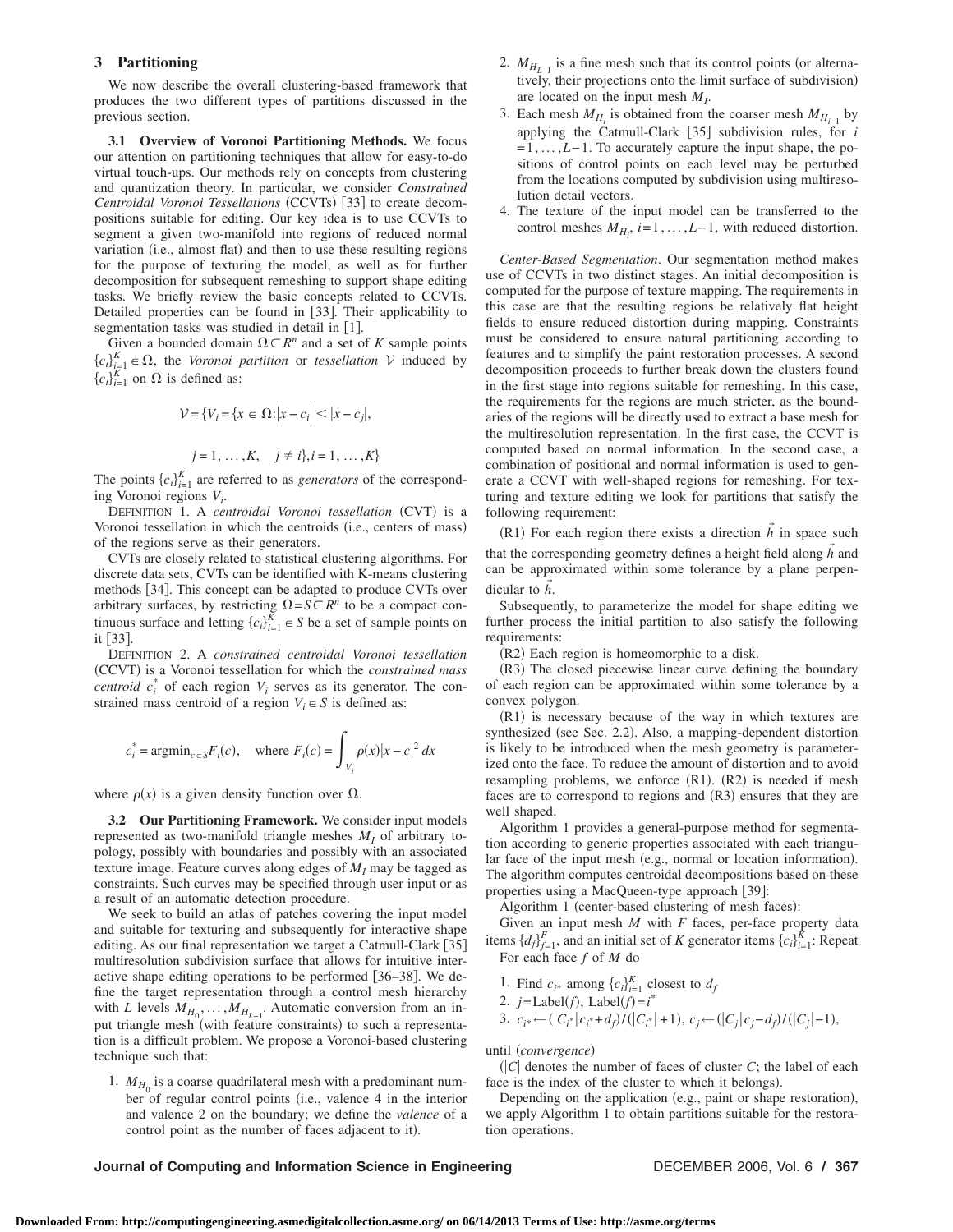

Fig. 5 Segmentation steps: (a) Input. (b) Variation of normals across the model. (c) Normal-based clustering and initial placement of generators (black dots). (d) Final partition after spatialbased clustering (using the generators from  $(c)$ ) and cluster refinement. (e) Coarse polyhedral approximation extracted from the partition in (*d*). (*f*) Coarse level of a Catmull-Clark rep**resentation after resampling and multiresolution analysis.**

**3.3 Partitioning for Paint Restoration.** We propose forming a texture that simplifies the work flow for restoring the surface texture and minimizes the amount of interaction the user needs to have in a 3D viewer. By appropriately partitioning the surface, we can form a texture map that can be updated using any standard 2D paint program.

An initial classification of input mesh faces into approximately flat regions/clusters suitable for texturing is obtained through center-based clustering of normals. Face normals are computed and Algorithm 1 is applied with  $d_f$ =normal $(f)$ , for all input faces *f*. The initial generators are chosen to be a small fixed subset of the set of all possible unit normal vectors (those pointing from the origin to the vertices, mid-edges, and face centers of a cube centered at the origin). To reduce the influence of geometry discretization, the normals are smoothed prior to classification. The result is a partition  $P<sub>N</sub>$  of the input mesh into regions of reduced normal variation.

This process is illustrated in Fig. 5*b*. The variation of normals over the heart model is shown using a linear mapping of normal vector components to RGB color. The resulting mesh decomposition is shown in Fig.  $5(c)$ .

In the absence of constraints, the resulting partition tends to conform to salient features of the model. However, the boundaries of the regions may not conform to semantic components of the model (e.g., follow a hairline). To enforce separation along such boundaries we allow the user to outline features of interest and we use clustering with constraints (see Sec. 3.4) to segment the model.

Figures 2 and 6 illustrate the results of virtual paint restoration on two digital models corresponding to artifacts from the Egyptian National Museum collection (see Sec. 4). For models that only need texture restoration, no further partitioning is necessary.

**3.4 Partitioning for Virtual Shape Restoration.** For models that require shape restoration, we continue our Voronoi-based decomposition approach, starting from the partition  $P<sub>N</sub>$  previously obtained. For smooth, relatively simple shapes,  $\mathcal{P}_N$  has nice regions that are suitable for remeshing. However, this cannot be guaranteed. Since only a small number of regions are generated at this step, we can quickly check if all of them can be approximated by convex polygons. If this is not the case, we use the resulting decomposition for further refinement, as described next. In the interest of clarity, we defer the description of the shape check to Sec. 4.

*Cluster refinement*. In contrast to the normal-based partitioning scheme just described, spatial CCVT-type decompositions of the mesh are guaranteed to produce almost circular regions centered around their generators. The main issue to be addressed is choosing the number of generators and their initial locations.

A common strategy to select initial generators is to place random samples over the mesh. Two things must be specified: the number of samples and their distribution. For our problem, it is difficult to estimate in advance how many generators to use: too many lead to base meshes with many faces, whereas too few fail to properly represent the input. Given a number of samples, their



**Fig. 6 Left to right: constrained segmentation followed by image-based editing** "**edited regions are shown numbered before and after editing; editing results are marked "E"**…**; before and after comparison for paint restoration; underlying mesh before and after quad parametrization** "**thick lines indicate patch boundaries**…

**368 /** Vol. 6, DECEMBER 2006 **Transactions of the ASME**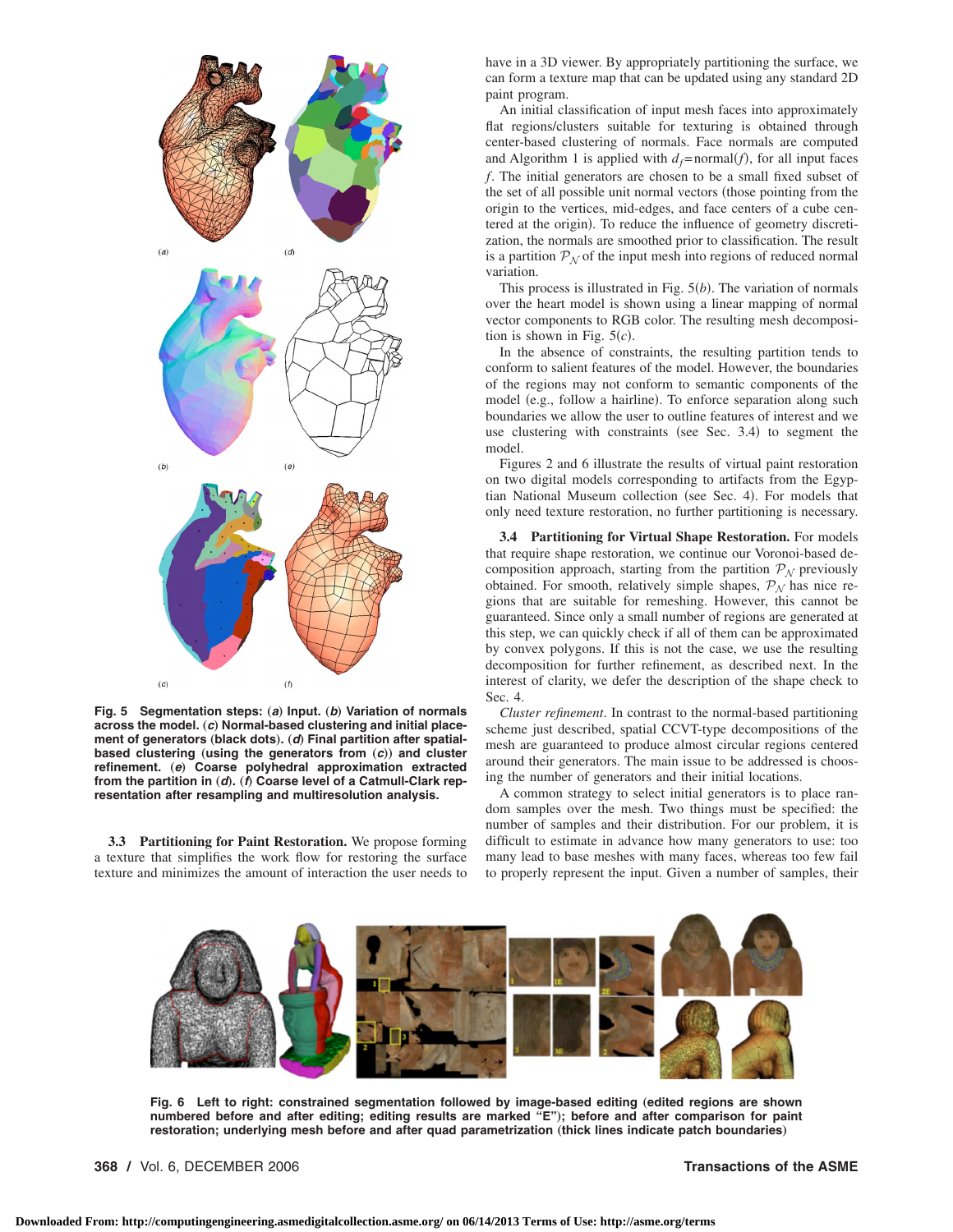placement can be controlled using Monte Carlo methods or an error diffusion strategy [40], both of which can be computationally expensive for arbitrary models.

As an alternative, we use  $P<sub>N</sub>$  to estimate both the number of generators needed and their initial locations. Since regions of  $P<sub>N</sub>$ correspond to relatively flat model parts, the idea is to produce a refined decomposition in which clusters are centered on such flat spots. Ideally, we want to place samples along the medial axis of each region. In practice, we use the following heuristic method to avoid medial axis computation:

Algorithm 2 (region sampling): Given a mesh region  $R$  with  $F_R$  faces:

- 1. Identify the set of boundary faces *B*
- 2. Uniformly distribute a set  $S_R$  of  $N$  random samples on  $R\setminus B$
- 3. Select sample  $s_1 \in S_R$  with the largest minimum distance to
- *B*
- 4. for *i*=2, …, *N* do
- 5. Select  $i \in S_R$  farthest from  $s_1$  …,  $s_{i-1}$
- 6. Retain  $N_0$  of the  $N$  selected samples

After generators have been placed on the mesh according to Algorithm 2, a new partition  $P_S$  is computed with Algorithm 1, this time based on spatial information. We classify mesh faces according to their proximity (measured using Euclidean distance) to generators. We use  $d_f$ =barycenter $(f)$ , for all input faces  $f$ .

*Cluster cleanup*. By construction, clusters obtained after the refinement stage are isotropic, almost circular in shape. If the generators are sufficiently dense,  $(R2)$  is guaranteed to be satisfied by all clusters [41]. However, since we use sparse generator sets, some clusters may not conform to  $(R2)$ . The purpose of the cleanup phase is to enforce  $(R1)$ ,  $(R2)$ , and  $(R3)$  on all clusters. For this, we treat the geometry of each region of  $P<sub>S</sub>$  individually. The height-field condition  $(R1)$  is checked first and, if violated, the region is split using normal-based clustering. If any of the resulting subregions does not satisfy  $(R2)$  or  $(R3)$ , the subregion is further split using spatial clustering. The normal-based split guarantees that the resulting regions are height fields. Subsequent spatial decompositions ensure that each height field is decomposed into regions with disk-topology and of approximately circular shape. Figure  $5(d)$  shows the final decomposition of the heart model.

*Coarse mesh extraction*. Having found a partition of the input model that satisfies all of our requirements, the algorithm proceeds to generate a coarse mesh corresponding to it. Mesh vertices are placed at the points where three or more regions meet. Boundaries between regions define the edges of the coarse mesh.

*Resampling and multiresolution analysis*. Having found a coarse polygon mesh  $M_B$  that approximates the input model, we build a Catmull-Clark multiresolution representation by parametrizing the model over  $M_B$ . The faces of  $M_B$  correspond to regions that satisfy requirements  $(R1)$ – $(R3)$ . By virtue of the properties of CCVTs and Gersho's conjecture [33], the faces of  $M_B$  are predominantly hexagonal. Since all faces are convex polygons by construction, we can always find a partial quasi-conformal decomposition [42] as follows: split each face with  $2k$  edges into  $k-1$ quads; split each face with 2*k*+ 1 edges into *k*− 1 quads and 1 triangle. We apply the decomposition recursively: first we find the quad with the lowest shape number (see Sec. 4) that shares an edge with the face being quadrangulated, then we repeat the process for the remaining portion of the face. The decomposition is also perfect [42], as no Steiner points are introduced. This leads to a mesh consisting of predominantly quadrilateral faces (since the starting mesh was predominantly hexagonal) and a small number of triangular faces. One step of subdivision leads to a quadrilateral base mesh with a predominant number of regular vertices. Let  $M_{H_0}$  denote the quad mesh after one step of subdivision.  $M_{H_0}$ becomes a parametrization domain for the input model. To produce a hierarchy with subdivision connectivity, we subdivide  $M_{H_0}$ 



Fig. 7 Quadrilateral parametrization examples (constraints: **indicated by shading**…

to the desired number of levels *L* and compute data on the finest level by resampling followed by multiresolution analysis similar to  $[43, 1]$ .

*Constrained parametrization*. Our segmentation framework supports constraints in the form of closed curves along edges of the input model. Edges along feature curves are tagged and are used as clip boundaries during clustering. They also receive special handling during simplification and resampling. Figure 7 shows examples of segmentation with interior and boundary constraints.

## **4 Implementation and Results**

*Implementation details* Our method has several parameters, which can be set with default values. We briefly describe our choices. To check  $(R1)$ , we compute the average normal of a region *h* and we test for the deviation of face normals from it. We also compute a plane perpendicular to  $\vec{h}$  that passes through the center of the bounding box of the region. The region passes the test if the maximum distance from region vertices to this plane is within some tolerance  $(5\% \text{ of the bounding box diagonal})$ . In practice, we observed this latter test to be rarely needed, due to the way regions are created (normal-based clustering first).

We use a simple check to decide whether a region obtained by clustering satisfies  $(R3)$ . We apply this check following normalbased clustering, to regions that are relatively flat, so it makes sense to measure the convexity of their boundaries. A coarse polygon is defined for each cluster with vertices at the confluence of three or more clusters. A polygon is considered convex if each of its interior angles is at most  $\pi$ . If a polygon is found to be convex, we then consider how well it approximates the boundary of the region. For this, we measure the maximum distance between points along the boundary curves and the corresponding coarse lines approximating them. If the distance is below a tolerance threshold, the approximation is acceptable. Since clusters are groups of faces, boundaries between them may appear jagged (a face equidistant from two generators is arbitrarily categorized in one of the corresponding clusters). We define the approximation tolerance as a constant times the average edge length in the cluster and we ignore such jaggedness in shape testing.

We use a fixed number of Laplacian smoothing iterations on the normal field prior to clustering to attenuate noise. The default number in our implementation is 10, however this value should be increased for very noisy data. For *random sampling* according to Algorithm 2, we followed the following strategy: uniformly distribute [44] a large number of samples over the region (we use  $F_R/2$  samples) and of these select  $N = F_R/4$  using a farthest-first approach;  $N_0$  of the *N* samples are kept, where  $N_0$  is the index of the sample for which the largest jump in the max-min distance is observed [20].

*Paint restoration*. Figure 6 shows the result of segmenting an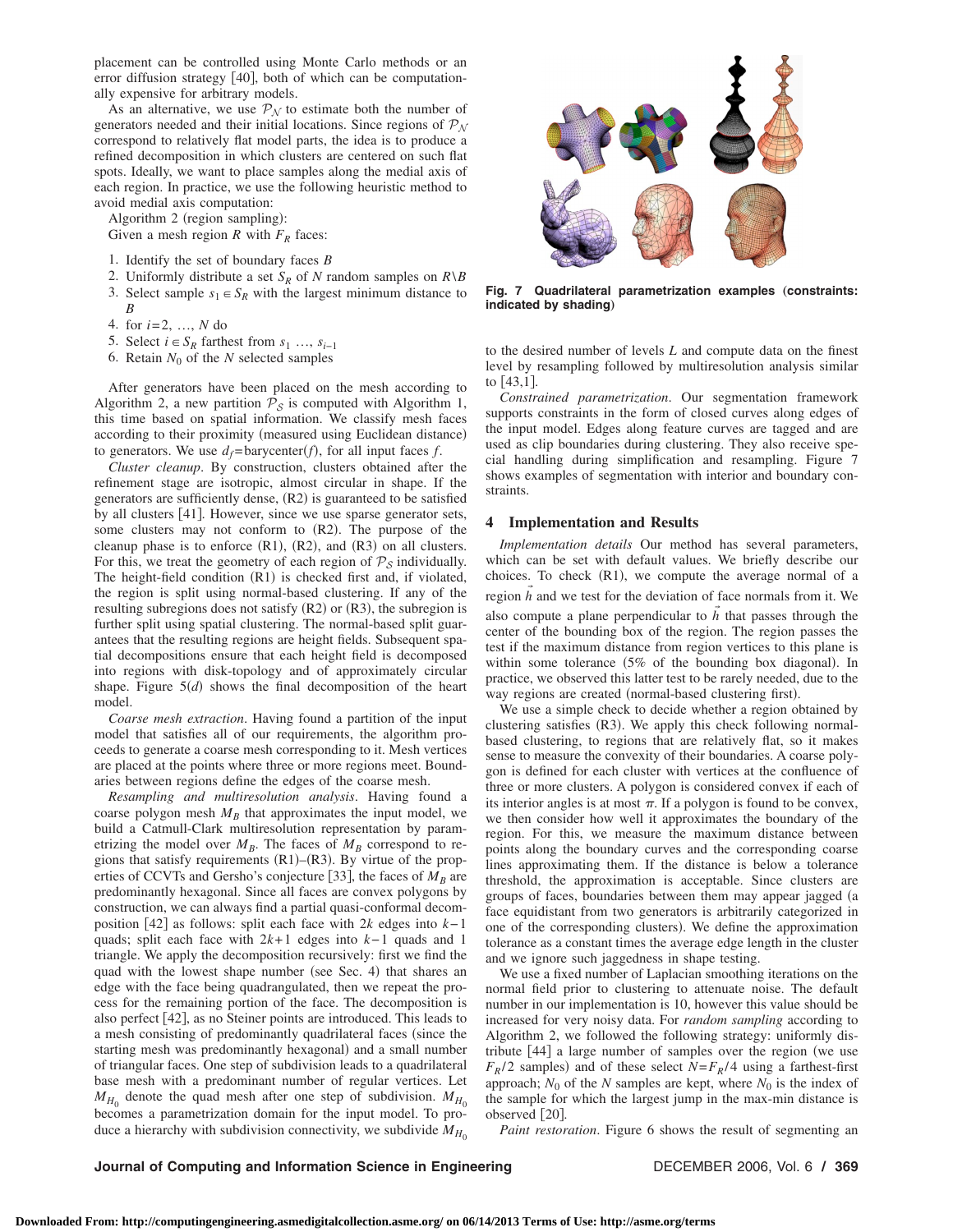

**Fig. 8 Left: naive segmentation of the model in Fig. 2 without constraints results in many regions. Right: the result of our segmentation method.**

Egyptian artifact representing a woman making beer. The original statuette is 26.7 cm tall and was scanned at 1 mm resolution. The data were processed to remove redundant points in overlapping scans and to integrate the points into a single triangle mesh. The model has 112,478 faces and was segmented into 30 regions (second from the left) in 3.6 min. User-imposed constraints (curves; left) ensure that the face, chest, and hair of the model are properly separated to allow subsequent editing (i.e., without constraints the semantics of these parts is lost and they are arbitrarily split between regions, making it difficult to edit them). The middle images illustrate the corresponding texture map (note clearly identifiable head and chest textures). A comparison of the model before and after paint restoration is also shown (top right).

Figure 8 shows comparatively the texture maps obtained with a naive segmentation without constraints and with our technique. Features of interest such as face, hair, and necklace appear split between regions, making image-based editing difficult. In contrast, our segmentation produces a higher quality partition, with a much smaller number of regions and with region boundaries that respect user-imposed constraints, as well as salient geometric features.

Figure 2 shows a segmentation and detail painting of an Egyptian statue from the Greco-Roman period. Note that, in the absence of constraints, semantic features such as the face or the leg are not preserved.

*Shape restoration*. In Fig. 1 we illustrate a high-resolution scan of Akhenaton's head for which two different restorations of the nose have been created. We use a free-form variational editing tool (similar to [38]) to reconstruct the nose interactively. The user can smoothly deform the shape while preserving the Catmull-Clark connectivity. Many possibilities can be generated and evaluated quickly.

Additional parametrization examples are illustrated in Figs. 7 and 6 (bottom right) for meshes with and without sharp features and boundaries.

*Performance statistics*. We evaluate the quality of our output meshes using four different measures:

*Hausdorff distance*: provides a numerical estimate of the maximum distance between two meshes as the largest of two directed max-min distances from each mesh to the other. We use Metro [45] to report the results as a percentage of the mesh bounding box diagonal.

*Volume ratio*: quantifies the change in volume after remeshing closed meshes only. It is defined as the ratio between the volume of the finest-level Catmull-Clark control mesh and that of the original.

*Face shape distribution*: characterizes the deviation of remeshed faces from an ideal shape (square in the isotropic case). Element shape quality is paramount in virtually all mesh-based computations, from finite element computations [46] to texture mapping and parametrization [22]. We plot a histogram of face shape measures for the faces of the base mesh. We quantify the deviation of a 3D quadrilateral mesh face  $(p_i, p_j, p_{j+1}, p_{j+2})$  from a square by considering the affine mapping of the triangle  $(p_i, p_j, p_{i+2})$  to the right triangle with unit-length legs  $(O, q_1, q_2)$ . **Table 1 Quality statistics: # F=number of input faces; # CF** =number of coarse faces extracted with our method (before **quadrangulation**…**; HD=Hausdorff distance between input mesh** and  $M_{H_3}$  (fourth subdivision level);  $R_V = V_{M_{H_3}} / V_I$ =ratio of output  $m$ esh volume  $(M_{H_3})$  to the input mesh volume;  $\mathcal{H}_S$ =histogram of face shape numbers for the quad base mesh  $M_{H_0}$ ;  $\mathcal{H}_{\nu}$  $=$  histogram of vertex valences for  $M_{H_0}$ 



As pointed out in [47,22], the singular values of the Jacobian of this map characterize the local distortion between the right triangle and its 3D counterpart. We use the ratio of the singular values, i.e., the condition number of the Jacobian, as our shape measure. Simple calculations give  $\mathcal{K}(J) = (|p_j - p_i|^2 + |p_{j+2}|^2)$  $-p_i^2/(2A)$ , where *A* is the area of  $(p_i, p_j, p_{j+2})$ . We define the *shape number* S of a quadrilateral face as the average of the four condition numbers at its vertices, normalized so that the shape number of a square equals 1.

*Valence distribution:* characterizes the regularity of the base mesh.

Table 1 shows results for remeshed models with four levels of subdivision. The histograms confirm the quality of the base meshes, with a majority of well-shaped, almost square faces (shape numbers close to 1), a high percentage of regular vertices, and no highly irregular ones (valence 10 or higher). Face shape variation is also illustrated in Fig. 9.

Regarding time complexity, Algorithm 1 runs linearly through the input mesh faces and, for each face, through the set of generators. A simple test checking if any faces have changed clusters during an iteration is used as a *stopping criterion*. This is combined with a limit on the number of iterations to deal with cases when a face on the border between two clusters flips back and forth between them. We used a limit of 50 iterations for all our tests. The number of iterations to convergence for our models was



**Fig. 9 Visualization of the face shape numbers across two models**

**370 /** Vol. 6, DECEMBER 2006 **Transactions of the ASME**